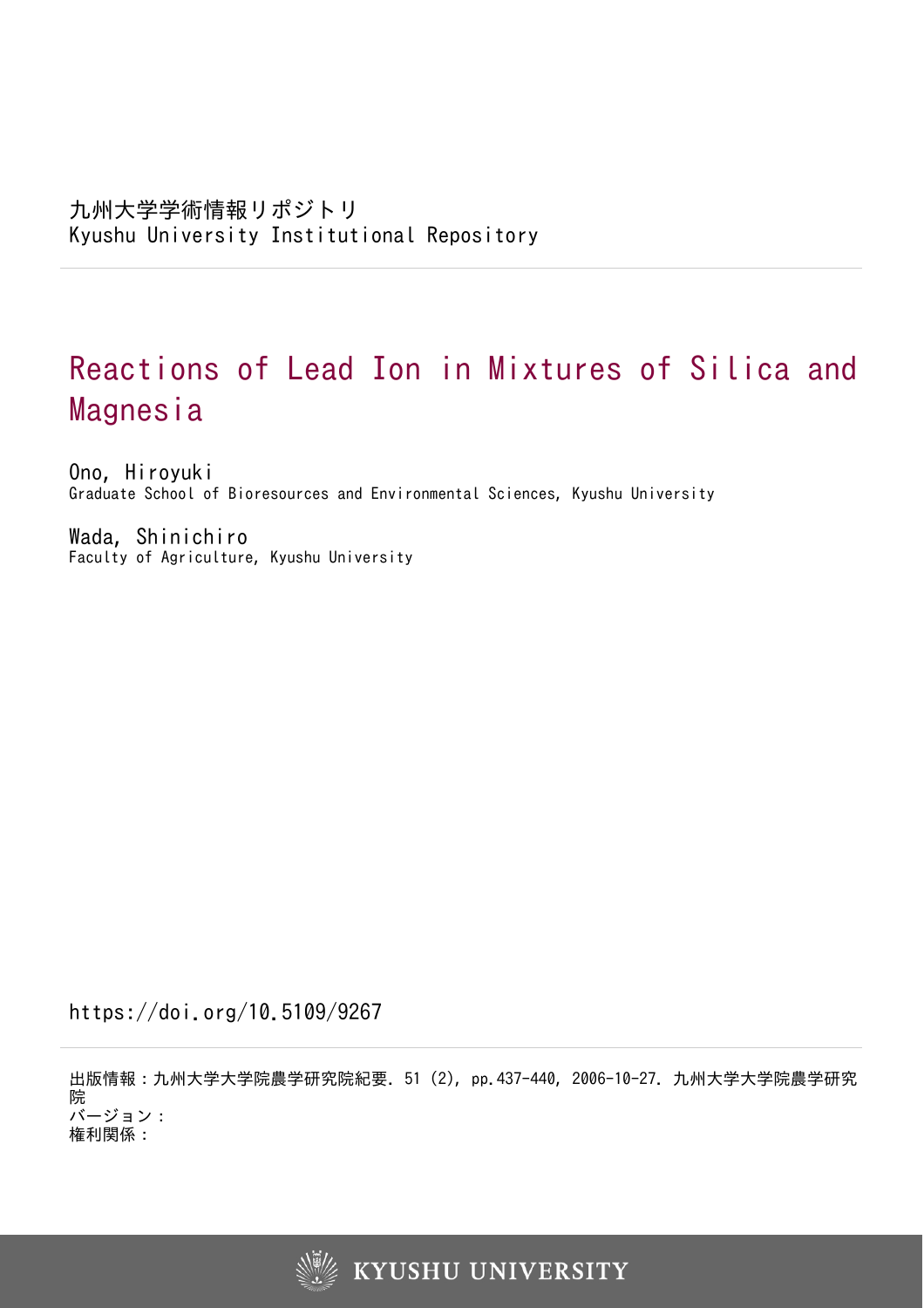## **Reactions of Lead Ion in Mixtures of Silica and Magnesia**

### **Hiroyuki ONO1 \* and Shin–Ichiro WADA**

Laboratory of Soil Science, Division of Soil Science and Plant Production, Department of Plant Resources, Faculty of Agriculture, Kyushu University, Fukuoka 812–8581, Japan (*Received June 30, 2006 and accepted July 24, 2006*)

Lead (Pb) is one of the toxic heavy metals found in many cases of soil pollution. Stabilization of lead contaminated soils by use of cement is the most popular way of remediation. However, in cases of multiple contaminations by lead and fluorine, magnesia may be superior to cement. To explore the possibility of immobilization of lead with magnesia, we mixed silica, magnesia and solutions of lead nitrate at a solid : solution ratio of  $1 \text{ kg} : 2 \text{ L}$  and the reaction products were characterized by X–ray diffraction, Fourier transform infrared spectroscopy and sequential extraction of lead. The reaction of the mixture was alkaline just after mixing and became neutral after 5 days. After 5 days and on, only 0.0018 to 0.0051% of the lead in the mixture was extractable in water, 1 mol  $L^{-1}$  MgCl<sub>2</sub> and NaOAc, whereas 25 to 30% was extractable in HCl. The XRD and FTIR spectra showed that lead was stabilized as carbonates and hydroxides.

## INTRODUCTION

Lead (Pb) is one of the heavy metals that have acute and chronic toxicity to humans. Lead is often incorporated in soils in mining and industrial activities and cationic lead is retained by soil colloids such as clay minerals and humic substances. The affinity of lead to these soil materials is so high particularly at high soil pH that its concentration in soil solution is usually kept low. However, it may be gradually released in soil solution as soil pH decreases, contaminates surface and ground waters and exerts harmful effect on humans via food web. Therefore, it is necessary to remediate lead–contaminated soils to prevent the diffusion of lead in the environment.

Immobilization of toxic substances, i.e. the reduction of bioavailability, is one of the ways to remediate contaminated soils. Stabilization by the use of cement is the most popular technique (Alpaslan and Yukselen, 2002; Halim *et al*., 2004; Jing *et al*., 2004). In cases of multiply contaminated contamination with heavy metals and fluorine, however, magnesia (MgO) could be used instead of cement. Magnesia incorporated in soils reacts with soil moisture to yield brucite. It helps to maintain soil pH 8, which is favorable for retention of lead ions by soil colloids and precipitation of hydroxides and carbonates of lead (Jing *et al*., 2004). In addition, magnesia reacts with silicic acid to form phyllosilicates at normal temperatures (Hast, 1956; Henin, 1956; Temuujin *et al*., 1998), which may fix lead in their interlayer spaces or in octahedral sites.

In the present study, the reaction of lead in mixtures of silica and magnesia was investigated to explore the possibility of the use of silica and magnesia as stabilizing agents of lead in contaminated soils. Since there is no preceding research on the lead–silica–magnesia reactions, mixtures of silica and magnesia were mixed with an aqueous solution of lead but not with lead contaminated soils to ease the identification of reaction products.

#### MATERIALS AND METHODS

Reagent grade silica, magnesia and lead nitrate were used without purification throughout the study. Five grams of silica powder and 2.50 g of magnesia powders were mixed in six plastic bags and a 15.00 mL of  $0.417$  mol  $L^{-1}$  lead nitrate solution was placed in the bags. After mixing, the bags were heat–sealed. The bags were shaken several times a day and aged at room temperature. The suspensions were filtrated just after mixing, and after 1, 5, 10, 20, and 30 days with membrane filters with a pore size of  $0.45 \mu$ m.

The products collected on the filters were washed several times with deionized water. The washed products were air–dried and analyzed by powder X–ray diffraction (XRD) with Cu Ka radiation and Fourier transform infrared spectroscopy (FT–IR). The FT–IR spectra were recorded by diffuse reflectance method with the powder samples diluted with KBr powder at a ratio of about 1 mg per 100 mg of KBr. The filtrates were analyzed for Pb and pH by atomic absorption spectrometry and glass electrode, respectively. The lability of lead in the reaction products was characterized by sequential extractions with water, MgCl<sub>2</sub>, NaOAc, and HCl. Water–soluble fraction was extracted by 6 hour–shaking with deionized water at a solid : liquid ratio of 1 kg : 10 L.  $MgCl<sub>2</sub>$ –soluble fraction was extracted by 6 hour–shaking with  $1 \text{ mol } L^{-1}$  MgCl<sub>2</sub> solution at a solid : liquid ratio of 1 kg : 10 L. NaOAc–soluble fraction was extracted by 6 hour–shaking with  $1 \text{ mol } L^{-1}$  NaOAc (sodium acetate) solution at a solid : liquid ratio of 1 kg : 10 L. Finally, HCl–soluble fraction was extracted by 2 hour–shaking with 1 mol  $L^{-1}$  HCl solution at a solid : liquid ratio of  $3 \text{ kg}$ : 100 L. At each extraction the clear extract was obtained by centrifugation at 2000 rpm for 10 minutes and filtration. The lead concentration was measured by

<sup>1</sup> Laboratory of Soil Science, Division of Soil Science and Plant Production, Department of Plant Resources, Graduate School of Bioresources and Environmental Sciences, Kyushu University

<sup>\*</sup> Corresponding author (E–mail: ono.h@kyushu–u.ac.jp)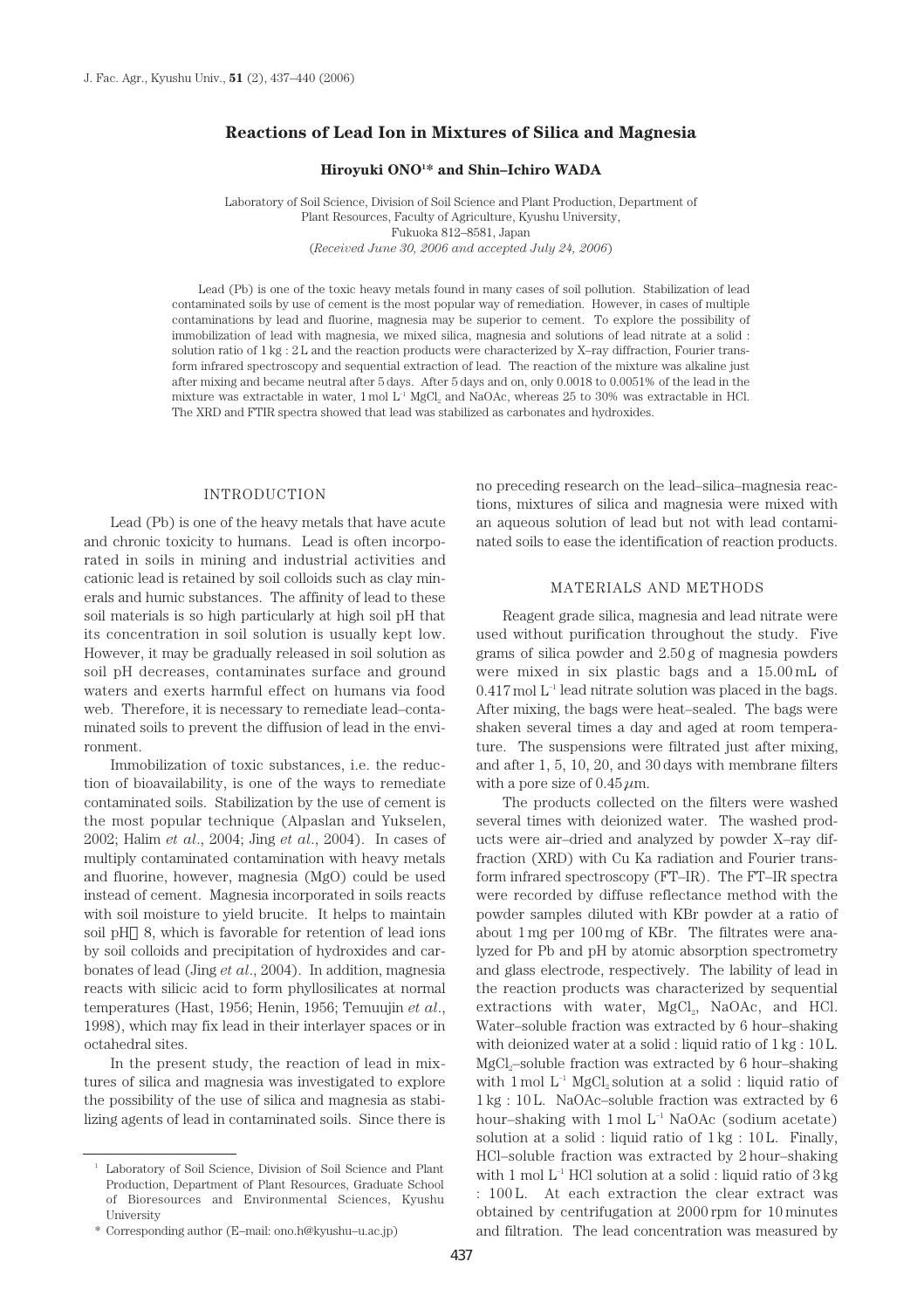atomic absorption spectrometry.

In addition, silica–only and magnesia–only samples were prepared for comparison and analyzed in the same way.

#### RESULTS AND DISCUSSION

Fig. 1 shows the trend in suspension pH during reaction. The pH in the silica–only system ranged from 4.2 to 4.5, whereas the pH in the magnesia–only system decreased from 10 to about 7 in a day after mixing and fluctuated around 7.5 thereafter. The pattern for the silica–magnesia system resembled that for magnesia–only system.



**Fig. 1.** Change in pH during reaction. : silica–only, : magnesia–only, : silica–magnesia system.

Fig. 2 shows the lead concentration in the filtrates from the magnesia–only and silica–magnesia systems. The lead concentrations in the filtrate from the silica–only system were well above  $85.8 \text{ mg } L^{-1}$  throughout the experiment and were not plotted in Fig. 2. The lead concentration in the solution added to the silica, magne-



Fig. 2. Metal concentration in reaction solution. : magnesia–only, : silica–magnesia system. In silica–only system, metal concentrations were over 0.41 mol L<sup>-1</sup> throughout the reaction period.

sia and their mixture was  $0.417 \,\mathrm{mol}$  L<sup>-1</sup>, i.e.,  $86.3 \,\mathrm{g}$  L<sup>-1</sup>. The result shown in Fig. 2 shows that magnesia and silica–magnesia mixture are effective in reducing solubility of lead. The lead concentration was significantly lower in the silica–magnesia system than in magnesia–only system probably because the lead was retained as surface complexes at the silanol groups of the silica.

The XRD patterns of the solid materials separated by filtration and air–drying are shown in Figs. 3 and 4. Fig. 5 shows FTIR spectra of some of the recovered materials. Both the XRD pattern and FTIR spectrum of the solid from the silica–only system indicate that no significant structural change occurred in the silica. The absence of the diffraction peaks from crystalline lead compounds indicate that lead was mostly adsorbed on the silica surface forming surface complexes. On the other hand, the solid material from the magnesia–only system gave sharp diffraction peaks from magnesia hydrated immediately after mixing with the solution to form magnesia, brucite, basic lead carbonate  $(Pb_3(CO_3)_2)$  $(OH)_{2}$ ) and basic lead nitrate  $(Pb_{3}(NO_{3})(OH)_{5})$  (Fig. 3). Magnesia and basic lead nitrate were disappeared after 1 day. The intensity of the peaks from basic lead carbonate increased in 1 day and then decreased in 5 days, and persisted for 30 days. The intensity of the peaks from brucite increased in 5 days and persisted thereafter. The sharp peaks (d 8.06 8.08, 3.25 3.23, 2.91, 1.59, 7.12, 5.51 Å) appeared after 5 days and increased up to after 10 days, then gradually decreased. On FT–IR spec-



**Fig. 3.** XRD patterns of reaction products on silica–only and magnesia–only systems. : brucite, : basic lead nitrate, : basic lead carbonate.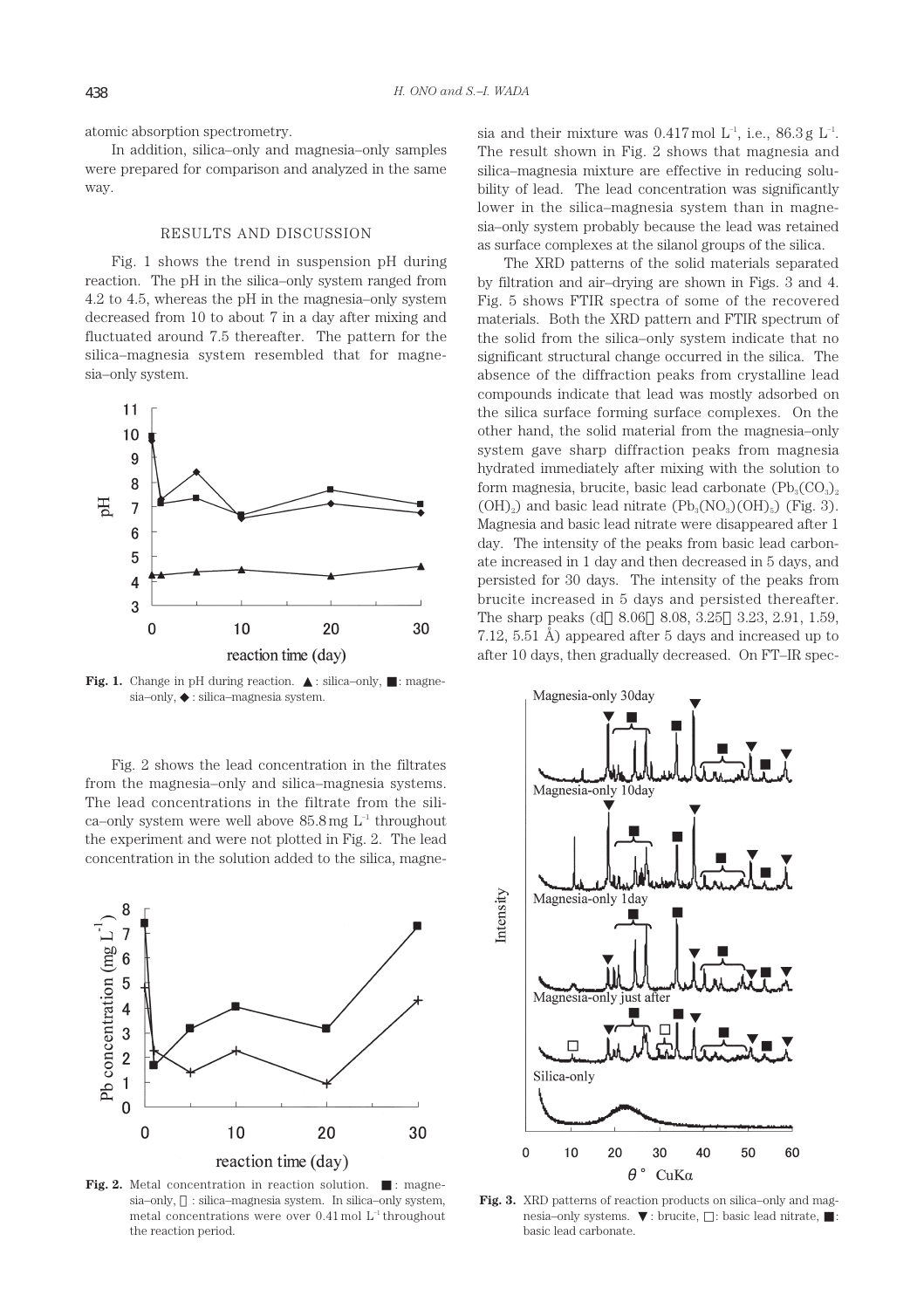

**Fig. 4.** XRD patterns of reaction products on silica–magnesia system. : magnesia : brucite, : basic lead carbonate, : magnesium phyllosilicate



**Fig. 5.** FT–IR spectra of reaction products.



**Fig. 6.** Distribution of heavy metal in four fractions. (a) silica–only, (b) magnesia–only and mixture of silica and magnesia.